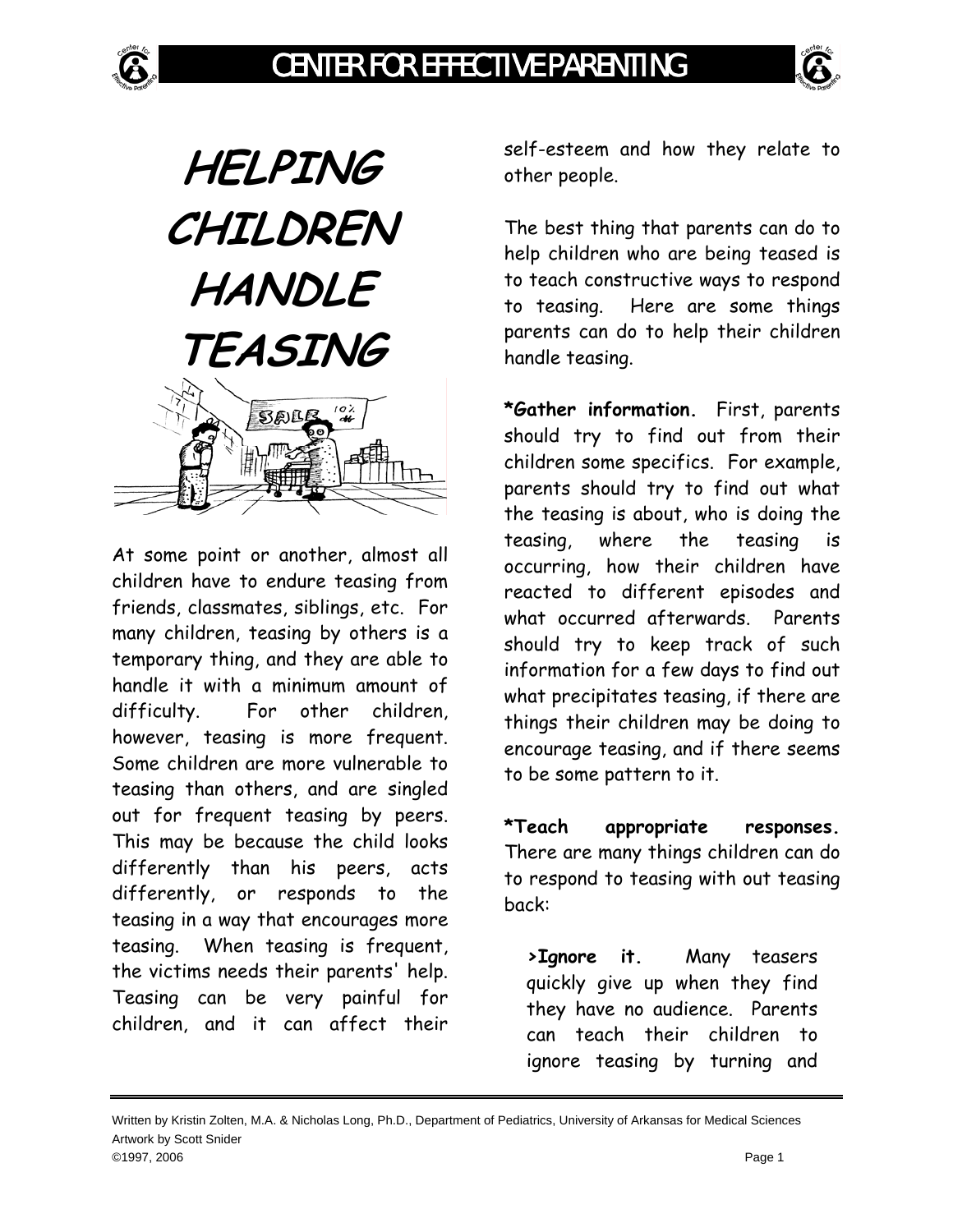walking away without saying a word. Parents should make sure their children know that at first the teaser may try even harder to get a response out of them, and that it's important that they hold their ground and not respond. It shouldn't take long before the teaser gives up.

**>Develop a quick tongue.** Sometimes a quick response will throw a teaser off track. It is important, however, that this quick response not be in the form of teasing back or name calling. If the taunts are often the same from day to day, parents can teach their children specific responses. For example, to the tease "Your mother wears combat boots," children can reply something like, "That's silly. My mother doesn't even own a pair of boots." Or, if the taunts differ, children can say something like, "I know you're trying to upset me, and it's not going to work no matter what you do."

**\*Practice.** It is important for parents to practice with their children whatever responses they come up with. They should role-play the situation. Parents can try saying

things to their children the way the teaser does, and have their children practice their responses. This will not only help children get used to the teasing. As a result of practice, the teasing will become less upsetting. This will also help children develop appropriate ways to respond to the teasing. The more children practice appropriate responses, the more likely they will be to use them when they are teased.

**\*Provide lots of love and encouragement.** Once their children come up with a method that works, parents should support them in their efforts. Parents should make sure they tell their children just how proud they are of them when they attempt to resolve teasing situations.

**\*If the teasing is going on at school or daycare, discuss it with the teacher or child care provider.** He or she may be able to help, too.

Parents should remember that at some point or another all children are teased. In cases where children are very sensitive to it, or the teasing goes on for a period of time, it is up to the parents to intervene to help their children learn to cope with it.



Written by Kristin Zolten, M.A. & Nicholas Long, Ph.D., Department of Pediatrics, University of Arkansas for Medical Sciences Artwork by Scott Snider ©1997, 2006 Page 2